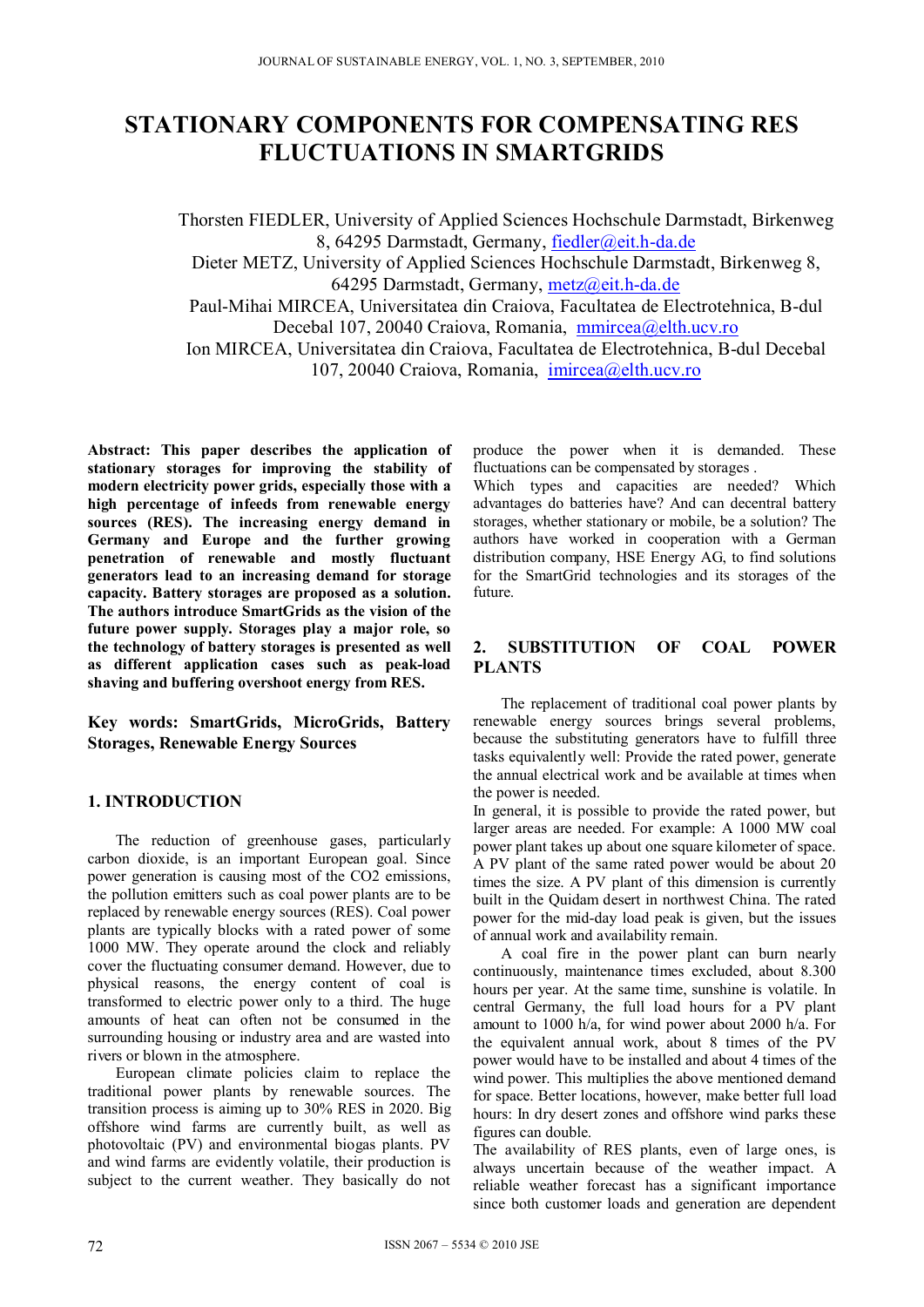on the weather. In order to ensure the availability, storages are needed to provide energy in times of weak RES generation.

The realization of the future regenerative power supply regarding the aspects availability, full load hours and rated power is difficult. The solution can only be found in wide distributed and over-dimensioned generating units, and big storage capacity. However, the authors are of the opinion that this task can be solved with contemporary storage technology and the transformation to a stable and environmental friendly power supply is possible.

#### **3. SMARTGRIDS AND MICROGRIDS**

How will the future power supply structure look like? The existing three-phase networks will be further used, but some components will be added, others removed. The system will be continuously transformed. The contemporary structure bases on big central power plants, while the new structure is more decentralized. A multitude of smaller, distributed and regenerative generators will be integrated, such as wind turbines, PV panels, smaller gas turbines in CHP operation. Large offshore wind parks are currently installed. All components will be supervised, dispatched and managed from a control center.

In order to be able to use efficiently the fluctuating infeeds and multitude of smaller decentralized generators throughout the grid, new methods of grid operation are necessary. The term "SmartGrids" stands for power supply which is supported by information technology and intelligent load management including storages. A broad range of definitions and approaches can be found here, partially contradictory. The authors define the terms SmartGrids and MicroGrids as follows:

"MicroGrids are small areas, e.g. feed zones of a 110/22kV power transformer in a substation. It is mainly the superior grid´s infeed, but also internal generators close to the consumer, as well as smaller distributed generators and storages, which contribute to the power supply for heating, cooling, industry, commercial and residential areas. Whereas SmartGrids are superior grid cells, e.g. the entire medium-voltage (e.g. 20 kV) network of a DSO." [1],[2]

It is well-known that the sum of partial optimizations in a meshed grid does not necessarily match the total optimum, which is why the area to be optimized should not be chosen too small, neither too large, because the impact of far system components decreases with distance and increases complexity. A number of 100 to 200 SmartGrids for a country like Germany sounds reasonable. Having not only the technical, but also the economical optimum as an aim, the optimization process refers to the SmartGrid as the superior unit. A typical SmartGrid might be a utility for a city. By positioning storages optimally, known bottlenecks in parts of the system can be overcome and the costs for expansion of the distribution grid saved for a certain time. The operational control of the SmartGrid is extended by the management of the internal RES, generators with and without CHP and distributed storages.



**Fig. 1: The Components of the Future Power Supply** 

#### **4. STABILITY OF SMARTGRIDS**

SmartGrids are supposed to guarantee the stable power supply of the future. For stability there are two main criteria: First, the generation has to match the demand at any time and has to hold a reserve for outages. And second, the grid has to provide sufficient transport capacity. Among the RES generators, hydropower and biogas plants can contribute fairly well to the stability since they are flexible and their operation can be planned. Typical wind and PV plants, on the other side, are fluctuating with the weather. A combination of both gives stability: If wind turbines, for instance, are connected with gas turbines and make a so-called combination plant, the fluctuations of the wind can be compensated with the gas turbine.

Storages can compensate the difference between generation and demand. Pump storage plants are the classic approach. But the geographically possible locations are limited and investments costs are rather high. Since the fluctuations of RES and customer loads are emerging locally, a solution with distributed storages, for example batteries, is feasible.

#### **5. DISTRIBUTED ENERGY STORAGES**

Batteries are suitable for the distributed storage of electrical energy. They have good properties concerning efficiency, availability and long-term behavior. Though they are still relatively expensive, heavy and have a high specific volume, they offer possibilities which are already proven in emergency power supplies and UPS.

Following locations are possible for the placement of battery packs (see also fig. 2):

- small storages in households (kWh-range)
- mid-sized storages in MV/HV stations (100 kWh-range)
- large storages in substations (MW-range)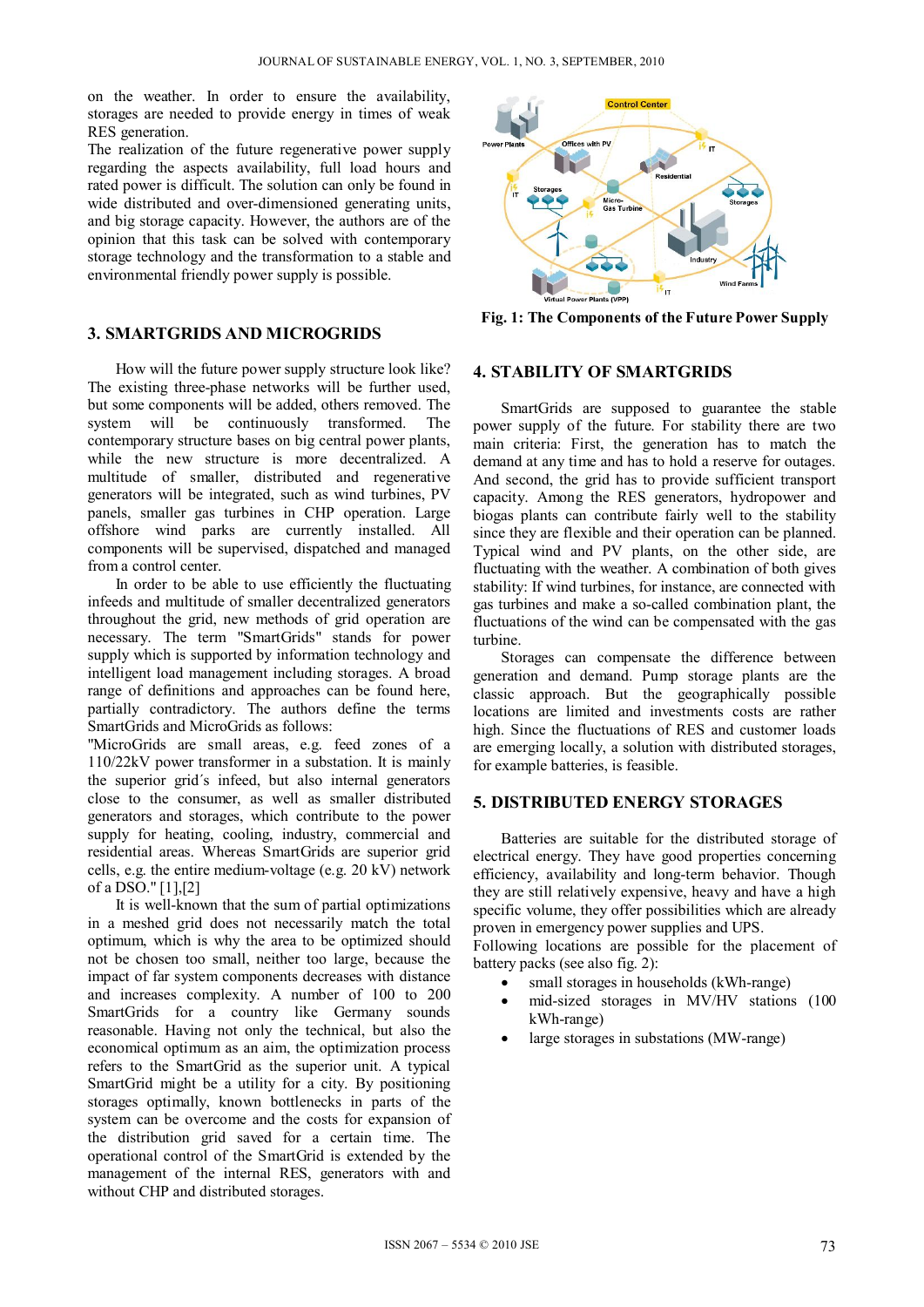

**Fig. 2: Possible locations for battery storages in the distribution grid** 

Battery storages in a suitable location have a couple of applications and positive effects:

- batteries can compensate the fluctuations of RES generators and loads
- the acquisition of high-priced regulating energy can be avoided
- the construction of a new cable or a bigger transformer can be postponed when batteries buffer the overload
- batteries provide an instant reserve
- together with contemporary power electronics, batteries are voltage-stabilizing
- a RES plant can be over dimensioned regarding its grid connection
- the storage can be dimensioned in a sense that a RES plant becomes a 24h plant, also with a reserve of some hours

#### **6. PEAK-LOAD SHAVING**

With peak-load shaving, the acquisition of highpriced regulating energy can be avoided, even investment costs for the construction of a new cable or transformer can be postponed. For the calculation of the required storage capacity, the synthetic load profile of a local power supplier has been used. This load profile comprises all domestic, commercial and industrial customers within the distribution grid. It is gained from operating experience and test measurements.



**Fig. 3: Shaved load profile** 

In this below shown example, the peak load of one single customer is assumed with PMax=700W, the average about PAvg=400W and the minimum is Pmin=150W. As mentioned above, the synthetic load curve is an average of many customers. Therefore, the compensation of a single customer is not feasible because there is an equalisation effect over the multitude of single customers. With 100 or more customers, this equalisation can be assumed. Fig. 3 shows the synthetic profile for 1.000 customers in this example.

For a complete shaving of the load curve, all power exceeding 400kW would have to be delivered from the storages. However, this is not feasible, neither technically nor economically. A smaller lowering of the peak load requires much smaller storage capacity.



**Fig. 4: Peak-load reduction vs. costs** 

In fig. 4, the costs for a required battery storage (1000€/kWh for Li-Ion batteries) are drawn versus the benefit from the peak-load shaving, resulting from the energy not to be bought from the spot market. The calculation bases on spot market prices of the European Energy Exchange EEX, from a period in October 2009. The minimum in fig. 4 can be found at a reduction of 72%. If the load is shaved to 72% of its original peak value PMax, we obtain a minimum of battery costs and power costs from the energy exchange.

The total energy costs C for one day can be determined by multiplying the load P(t) with the corresponding costs  $C(t)$ :

$$
C_{Day} = \int_{0}^{24h} P(t) \cdot C(t) \tag{eq. 1}
$$

In the above shown example, the load peak between the hours 18 and 21 is cut off, the batteries are loaded during night-time between 0 and 6 o'clock. With the load peak missing, the energy acquisition costs for 9760 kWh are reduced from 1305€ (without battery) to 1224€ (including battery costs), which corresponds to a cost reduction of 6%. Obviously, the saving is also dependent of the spread in the EEX prices, the difference between high and low prices in the energy exchange.[4]

The optimal battery size and the charging and discharging times are determined from the load profile and the energy prices.

#### **7. COMPENSATION OF RES FLUCTUATIONS**

Battery storages are suitable for compensating the fluctuations of RES generators, such as wind or PV farms. They can reduce the peak currents and increase the number of full load hours. With a battery storage as buffer, a RES plant can even be over-dimensioned in terms of its grid connection. The renewal of cables and corresponding investments can be avoided or postponed. Below is shown the example of a PV plant. Its peak current is stored in the battery. The required battery size can be determined from the generation curve of the plant: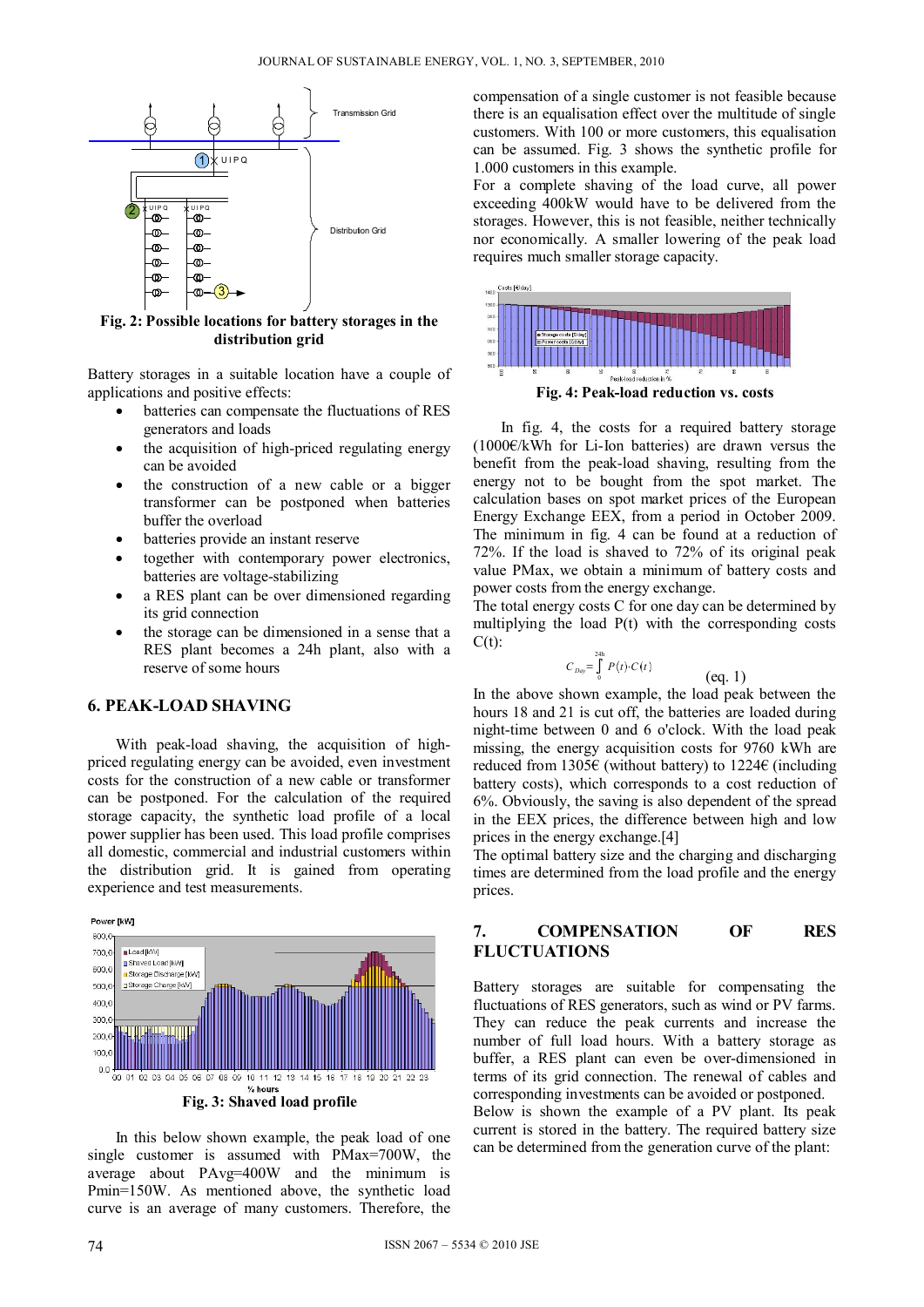

**Fig. 5: Power generated by PV panels (cloudless)** 

Since the cable which connects the installation to the grid is limited to  $P_{max}$ , the exceeding power E shall be stored in the battery.  $\Delta E = \int_{0}^{R} (P(t) - P_{max}) dt$  *for all generated power*  $P(t)$  *greater than*  $P_{max}$ (eq. 2)

In a simplified way ΔE can be determined with a comparison of areas:

$$
\Delta E = T_{\text{charge}} \cdot \Delta P = T_{\text{charge}} \cdot (P_{\text{peak}} - P_{\text{max}}) \quad (eq. 3)
$$

T<sub>Charge</sub> can be assumed as 12 hours. Since the battery cannot be discharged completely (Depth of Discharge – DoD), the capacity of the battery  $W_B$  has to be increased correspondingly. With a DoD of k=80%, it can be calculated

 $\Delta E = 12 h \cdot (P_{peak} - P_{max})$  (eq. 4) and  $W_B$ <sup>*'*</sup> –  $\Delta \frac{E}{k}$  –  $\Delta \frac{E}{0.8}$  – 1.25  $\Delta E$ 

 (eq. 5) There is one boundary condition to this calculation: The battery must discharge during night time with  $P_{\text{max}}$ . In summer time, the sun often shines more than 12 hours, so this must happen in less than 12h and is only possible with a PV power smaller than  $P_{\text{max}}$ . Another comparison of areas gives the time for  $T_{Discharge}$ . It can be assumed as 9 hours. The discharge happens with a power of  $P_{max}$  and an specific efficiency η. The boundary condition is therefore  $P_{max} \cdot T_{Discharge} > \Delta E \cdot \eta$  (eq. 6)

Using eq. 6, the maximum currents for the grid connection and the peak power of the RES plant can be determined:

$$
P_{max} \cdot T_{Discharge} = \Delta E \cdot \eta
$$
  
\n
$$
P_{max} \cdot T_{Discharge} = T_{Charge} \cdot (\rho_{peak} - \rho_{max}) \cdot \eta
$$
  
\n
$$
P_{max} \cdot (T_{Discharge} + T_{Charge} \cdot \eta) = T_{Charge} \cdot P_{peak} \cdot \eta
$$
  
\n
$$
T_{Clarge} \cdot \rho_{peak} \cdot \eta
$$
  
\n
$$
(eq. 7)
$$

Therefore the maximum power of a RES plant  $P_{\text{max}}$  with respect to its grid connection is

$$
P_{peak} = P_{max} \frac{T_{Discharge} + T_{Change} \cdot \eta}{T_{Change} \cdot \eta} = P_{max} \frac{T_{Discharge} + T_{Change}}{T_{charge} \cdot \eta}
$$
\n
$$
(eq. 8)
$$

Furthermore, the required battery capacity  $W_B$  can be determined:

$$
P_{max} \cdot T_{Discharge} = \Delta E \cdot \eta
$$
\n
$$
P_{max} \cdot T_{Discharge} = W_B \cdot \eta
$$
\n
$$
R_{max} \cdot T_{Discharge} = W_B \cdot \eta
$$
\n
$$
W_B = \frac{(P_{max} \cdot T_{Discharge})}{(k \cdot \eta)}
$$
\n
$$
(eq. 10)
$$

In Europe, solar panel installations on private roofs become more and more popular. Sometimes the peak power of the PV installation exceeds the grid connection, especially when it is farms or houses apart from urban areas. An example illustrates how equations eqs. 8 and 10 can help to decide whether the existing cable is sufficient.

## **8. MANAGEMENT AND CONTROL OF BATTERY SYSTEMS**

A battery system consists of the battery (B), a rectifier/inverter (INV), and a control unit, see fig. 6. The battery is supervised by a battery management system (BMS) to control the depth of discharge and normal operating conditions. The superior unit is the battery control (BC), which controls the power PBatt flowing from/to the battery. The battery control is realised hardware- and software-wise on a PLC.



**Fig. 6: Battery System for Compensating Fluctuations** 

The BC can work in three different modes.

1. In a local mode, the PLC operates a fixed schedule and charges/discharges the storage according with preset values, with a 1-hour resolution over 24 hours / 7 days.

2. The BC can run a control loop, in a sense that a desired power PL flows in or out of the network. Here the battery compares the power PGrid with the load PL, which is set locally or remotely via the communication unit (C), and regulates the battery current PBatt.

Certain commands might be ignored by the battery management, for example when the charging level of the battery is too low. The BC can trigger every 10 seconds. A threshold level and hysteresis avoid minimal control actions.

Local control (options (1) and (2)) is only suitable for larger storages. A multitude of small storages in residential areas is controlled by simple on/off commands from the control center. This reduces complexity and also investment costs when setting up the hardware.

3. In a remote mode, the BC receives commands from the control center, using the communication module (C).

A communication system links the decentralised battery packs information-wise to the control center. Measured values, statuses, spontaneous messages and commands for the battery control are transmitted. The transmission has to be safe. Communication units link the battery packs and the control center using IEC standardized transmission protocols, in first instance IEC 60870-5-101, later a conversion to IEC 61850 might be considered.